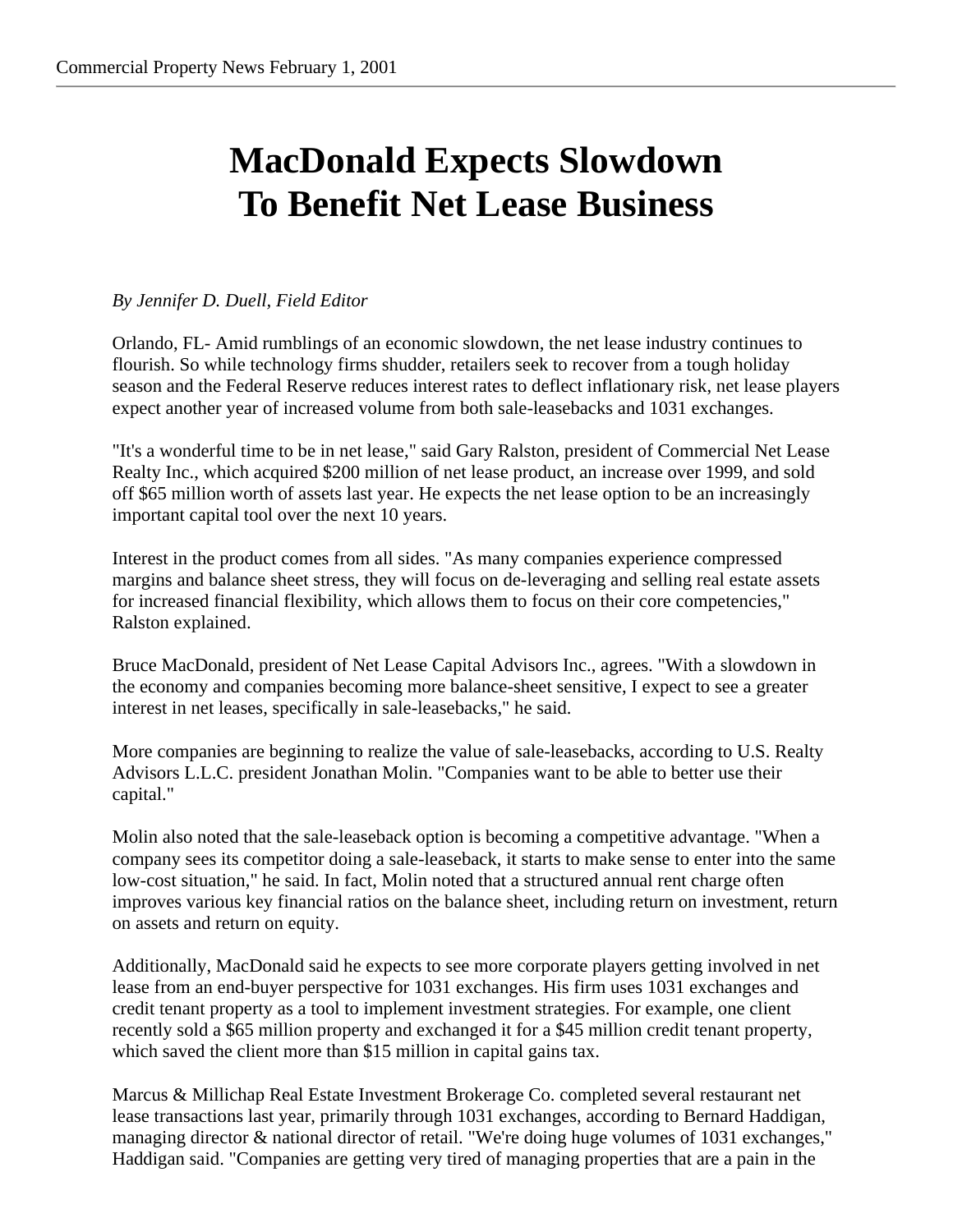neck."

These 1031 exchanges are also attracting investor interest. "There are so many 1031 investors, it's almost like an auction," said Paul Domb, asset manager for United Trust Fund. "I get 10 calls a week from investors who have millions and want to buy into a net lease situation. They're looking for trades and want a passive investment to replace a property that requires hands-on attention."

Investors are growing more interested in other transactions, as well, contributing to the market sector's heat. "Several of our clients have aggressive goals," Molin said. "One client alone needs \$300 million."

"From an investor standpoint, now is a great time to get involved with net lease," added W.P. Carey & Co. executive director Ed LaPuma. "With the uncertainty in the stock markets, net lease is an attractive alternative with stable, consistent returns and minimal risk. It offers protection that another kind of investment choice doesn't."

Nor are investors encountering difficulty finding capital. Haddigan anticipates new capital will enter the marketplace, while Capital Lease Funding L.P. senior vice president Paul McDowell noted that securitization is expected to grow substantially during the next couple of years, given the increased interest in net lease transactions. According to McDowell, Capital Lease Funding plans to securitize about \$500 million this year. "We hope to have steady originations of about \$750 million and two or three securitizations as well," he observed.

The result of such widespread interest in net leases is high expectations for 2001 among those most actively involved in the market. After increasing its business last year to 19 sale-leaseback transactions totaling \$525 million, compared to \$300 million in 1999, Net Lease Capital Advisors is expecting 2001 to be "a good year," MacDonald said. It already has a large saleleaseback slated for completion in the first quarter.

United Trust Fund has several transactions closing in the first quarter, with other deals already in the pipeline for the second quarter, according to Domb. United Trust Fund completed 25 net lease acquisitions worth \$350 million last year, up 20 percent from 1999. "I keep waiting for a downturn in the net lease market, but I don't expect it to happen this year despite the overall economy," Domb said. "The ball will keep rolling."

Similarly, W.P. Carey expects 2001 to match 2000's strong numbers. The company closed 30 transactions during the fourth quarter of 2000, more than in any other quarter in the history of the firm, according to LaPuma. "The market is there," he noted. "Companies need capital to continue to grow and pay down debt. Net lease is all about maximizing the capital frontier."

But upward movement is by no means guaranteed. Market volatility has been exacting some price for net lease players. According to Corporate Real Estate Investment Co. executive vice president Ethan Nessen, the "roller coaster" market has hampered the effective execution of net lease transactions.

"With bond spreads changing on a day-to-day basis, the challenge is how to consummate the transactions," Nessen said. "We have to be careful to structure transactions to suit the marketplace."

CRIC increased its volume over 1999 last year, completing \$175 million in net lease transactions, but it did not meet its goals. And Nessen expects the challenges associated with the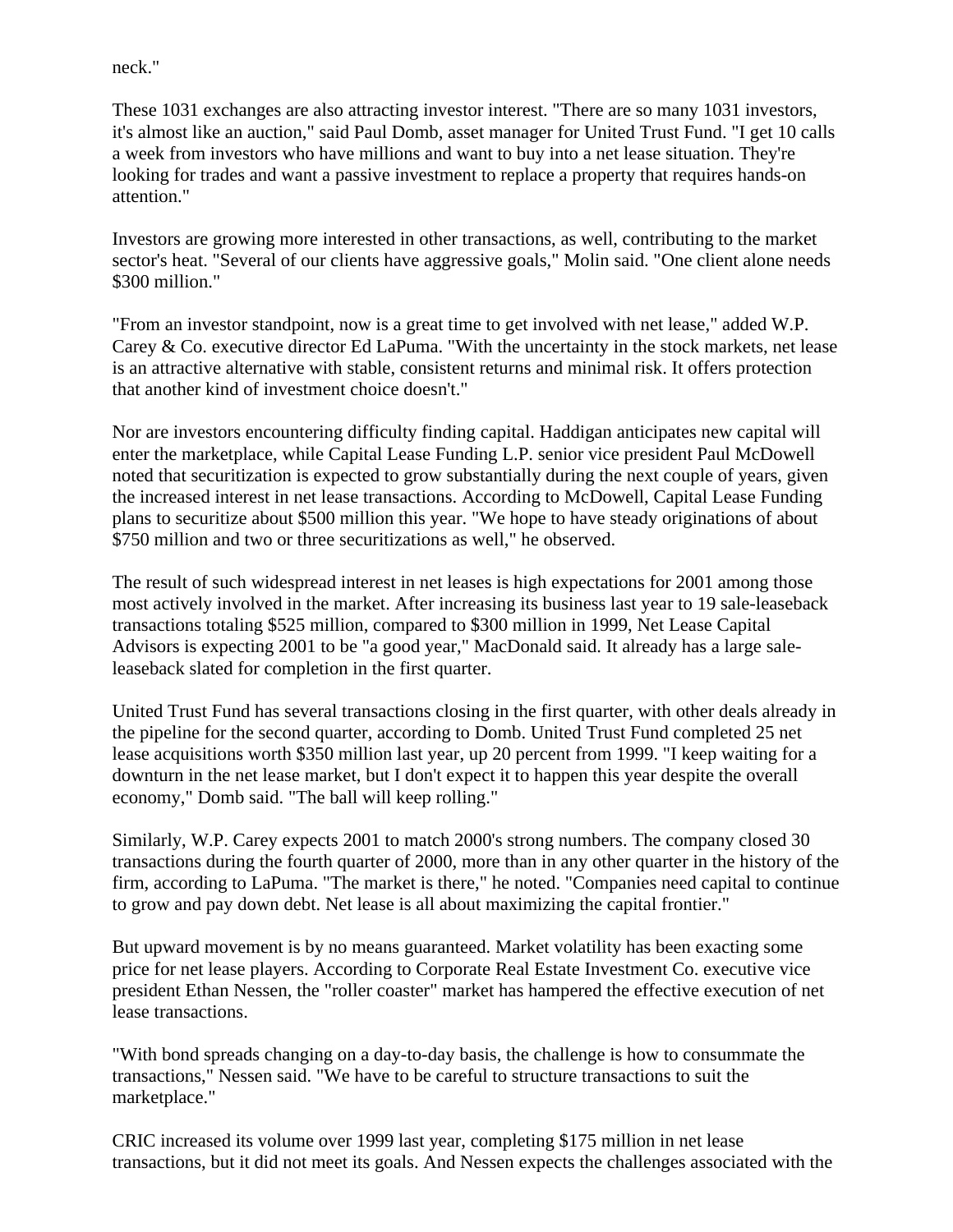capital markets to escalate, necessitating an increased level of creativity and diligence to complete net lease deals. "It's impossible to have a cookie-cutter deal to get transactions done," he said.

And while Molin expects his company to perform well in 2001, the volume he expects is equal to what U.S. Realty Advisors experienced in 2000. It was a "good, solid year," with completions of about \$1 billion in acquisitions and sales of between \$40 million and \$50 million, including a CVS, a Wal-Mart and a The Home Depot. Its total acquisitions, though, numbered four fewer than those in 1999. "We bid quite aggressively and sometimes we didn't get what we wanted," Molin noted.

The cost of financing clearly is higher than it has been in the past, noted Richard Jacobs, managing director of the real estate capital markets for Legg Mason Wood Walker Inc. "The challenge is the fixed cost of doing business, which requires you to be in tune with the pricing and sharper with the pencil," Jacobs said.

According to Molin, the lack of liquidity in the debt market made it difficult for companies with subinvestment-grade credit to obtain financing. "Both investment-grade and subinvestment-grade companies are experiencing wider spreads than ever before-at least 120 to 125 basis points above Treasuries. For less stable companies, the spread is even wider-200-plus points above-and companies are interested in any kind of financing at that point," Molin said.

Jacobs agreed. "With the volatile spreads, it's not as easy for a CFO to pull the trigger,' he said. "Overall, it's a judgment call. Is now the right time to execute on a net lease? Will you be applauded or booed for your decision?"

However, Jacobs expects volume to increase this year as more corporate tenants get in the game rather than sit on the sidelines. And McDowell believes a downturn in the economy would make net lease even more desirable and perhaps offset any concerns related to the volatile capital market. "Economic slowdowns make net leases look even better," he said. "There are benefits to net lease from a tenant perspective and an investor perspective."

"There is a demand for net lease," added Nessen. "And during a recession it never decreases. There's been no decline in enthusiasm. In fact, it's been just the opposite."

For net lease investors, a recession or just a downshift in the economy also brings with it increased risk of tenant default. Indeed, the biggest challenge this year continues to be the pure credit risk element, according to Jacobs. "In some circumstances there is an institutional bias against a particular tenant's credit and industry," he said.

A great number of companies experienced a significant credit downgrade last year, Haddigan noted. "A lot of tenants that were perceived as strong and stable had their credit rating knocked all over the place," he said.

The retail industry in particular has been hit very hard, Nessen noted, making it difficult for many retailers to obtain financing. In addition, the retail arena is more mature than office or industrial, McDowell observed, and the result has been reduced interest in that sector.

Indeed, Commercial Net Lease Realty, which traditionally focused on the sector, is seeking to diversify its portfolio this year and is interested in industrial and office product. It is currently negotiating with an industrial company to acquire 160 locations worth \$250 million. Another deal involves the acquisition of a headquarters facility for \$35 million, according to Ralston.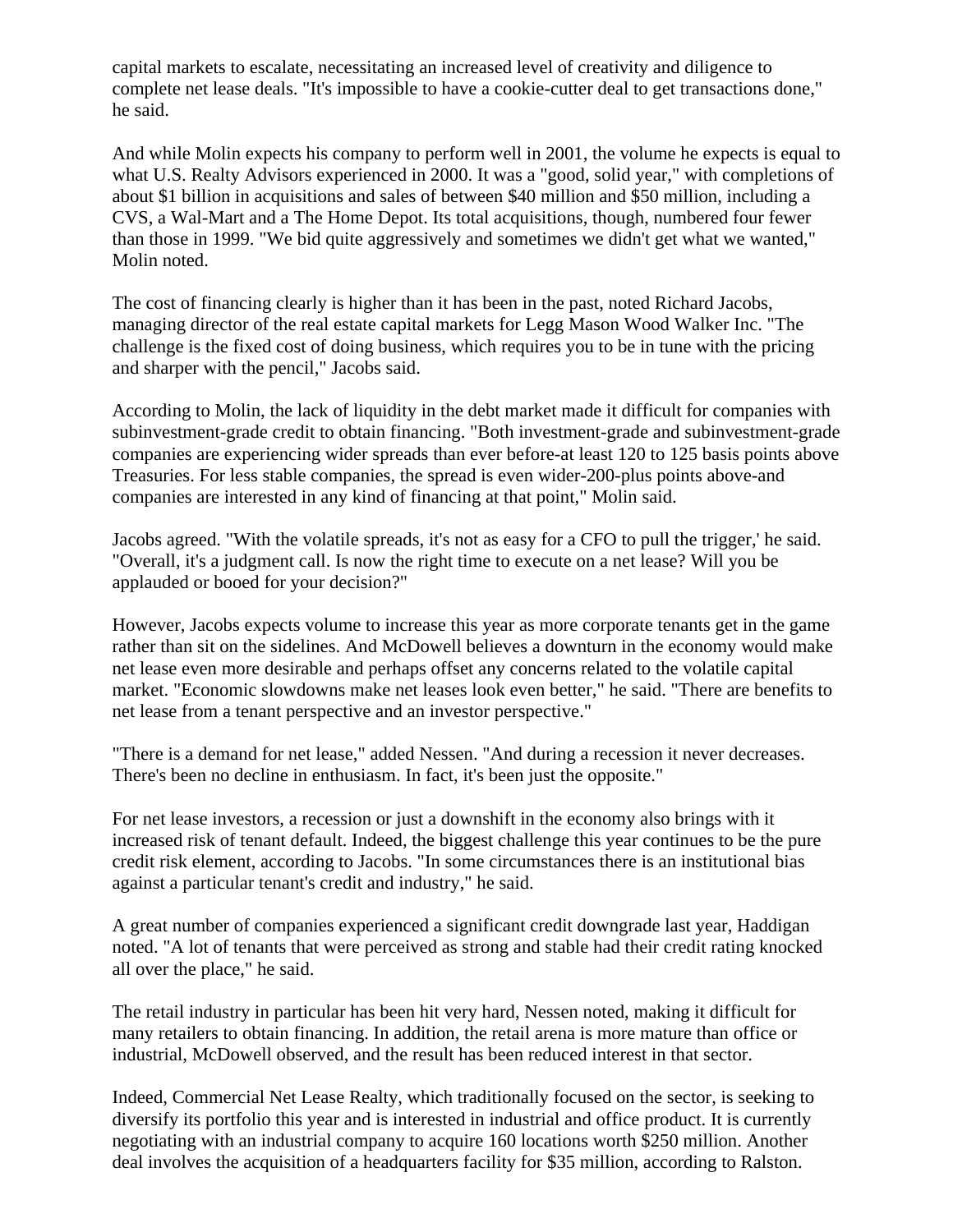Legg Mason Wood Walker, for its part, is moving away from retail altogether while continuing to focus exclusively on the credit side of bond lease transactions, Jacobs said. "Retail is the lowhanging fruit of the net lease industry," he noted. "This year, the determination of success will be the quality of the products. We plan to focus on deals that require more work and result in larger dollars per property, and are concentrating on greater diversification of tenants and industries."

McDowell, however, believes there is room for growth in all sectors-even retail. He noted: "It's of critical importance to differentiate among retailers. It's too easy to paint all retailers with the same brush stroke. There are big differences among the various retailers." His firm is interested in retailers with strong investment-grade credit ratings, those that are posting significant growth. Indeed, McDowell believes the retail segments of drug stores and supermarkets are "recession resistant." He pointed out, "Everybody has to eat and wear deodorant."

Ultimately, diversification is most likely to provide strength, Nessen advised. "The market did away with commodity products," he added. "You can't generalize on an industry. You have to focus on the company. It's still about credit and it will continue to be about credit."

RVI Group has taken that diversification route. According to executive vice president Tom Cox, in 2000 his firm guaranteed a mix of products including fast food, office and small industrial, and its insured volume doubled from 1999. He expects this year's volume to be flat or grow marginally over 2000.

Domb's firm has become increasingly interested in headquarters facilities and finds industrial and office product highly desirable. For example, the firm recently negotiated a 20-year bondtype lease with an investment-grade client involving a 250,000-square-foot industrial facility in Oklahoma City. The firm also completed an acquisition of a headquarters facility in Atlanta.

Jacobs said increased investor scrutiny is the impetus behind this diversification. "Investors will be more judicious and more selective in their investment decisions," he observed. "There's a greater buy-side diligence where everything is negotiated and investors are digging through the prospectus for answers to their questions."

United Trust Fund is also willing to take a risk on lower-grade credit. It will continue to focus on "every type of product and every type of credit," Domb said. "We'll take a look at anything because anybody can do investment-grade deals. It takes more creativity to work with subinvestment grade."

W.P. Carey focuses on companies with emerging credit regardless of industry, said LaPuma. In fact, the firm believes it receives the most value from subinvestment-grade credits and evaluates companies anywhere on the credit spectrum. It recently completed a \$19.5 million acquisition of three new megaplex/stadium-seated movie theaters operated by RAVE Reviews Cinemas L.L.C. Additionally, the firm completed a \$57 million acquisition of five facilities operated by lifestyle retailer Galyan's Trading Co. On the industrial side, W.P. Carey acquired five facilities from Applied Power Inc. in a sale-leaseback transaction worth \$29.1 million.

As the net lease industry continues to mature, Ralston anticipates a "vertical integration," with the equity and debt components of a transaction unified through partnerships like the one between Commercial Net Lease Realty and First Union. The REIT's goal for 2001 is to invest between \$500 million and \$1 billion in net lease acquisitions through its partnership with First Union, Ralston said. He explained that the two companies joined together to provide equity and lowest-cost debt on assets of replacement equity in 1031 exchanges.